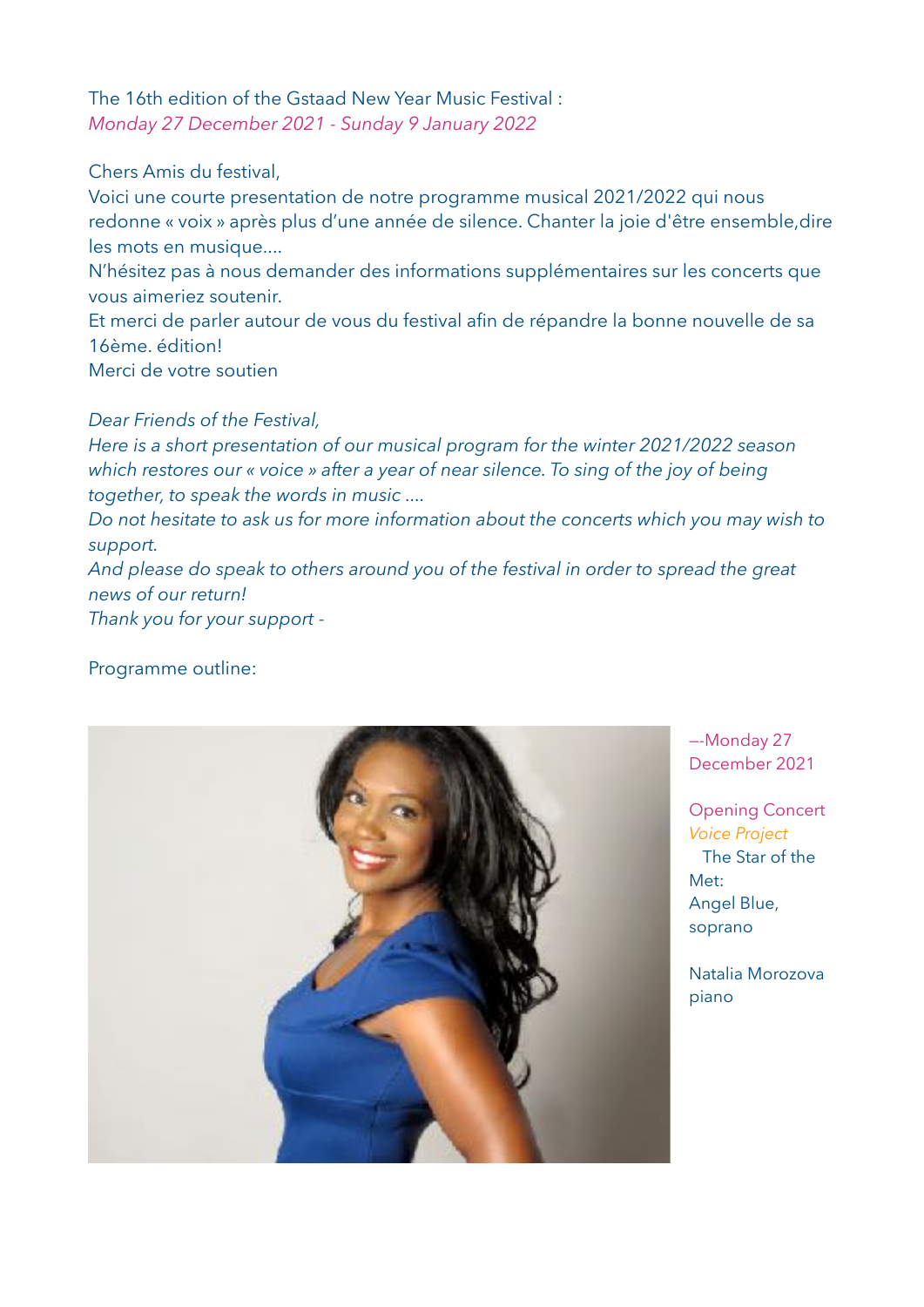—-Tuesday 28 December 2021 Opening Gala of the Festival



*Voice Project* Giulietta e Romeo - *2021 Année Napoléon* Adèle Charvet, mezzo soprano



Il Giardino d'Amore directed by Stefan Plewniak

—-Wednesday 29 December 2021 *Voice Project*  Salon Opera - celebrating the 200th anniversary of Pauline Viardot, composer, singer, pianist Natalia Kawalek - mezzo soprano Il Giardino d'Amore directed by Stefan Plewniak



—-Thursday 30 December 2021



*Voice Project*  Hommage à Jean de la Fontaine (1621-1695) : Fables (extracts)

Alain Carré, récitant (in French)

Camille Saint-Saëns (1835-1921) : Le Carnaval des animaux, transcription for piano solo Natalia Morozova, piano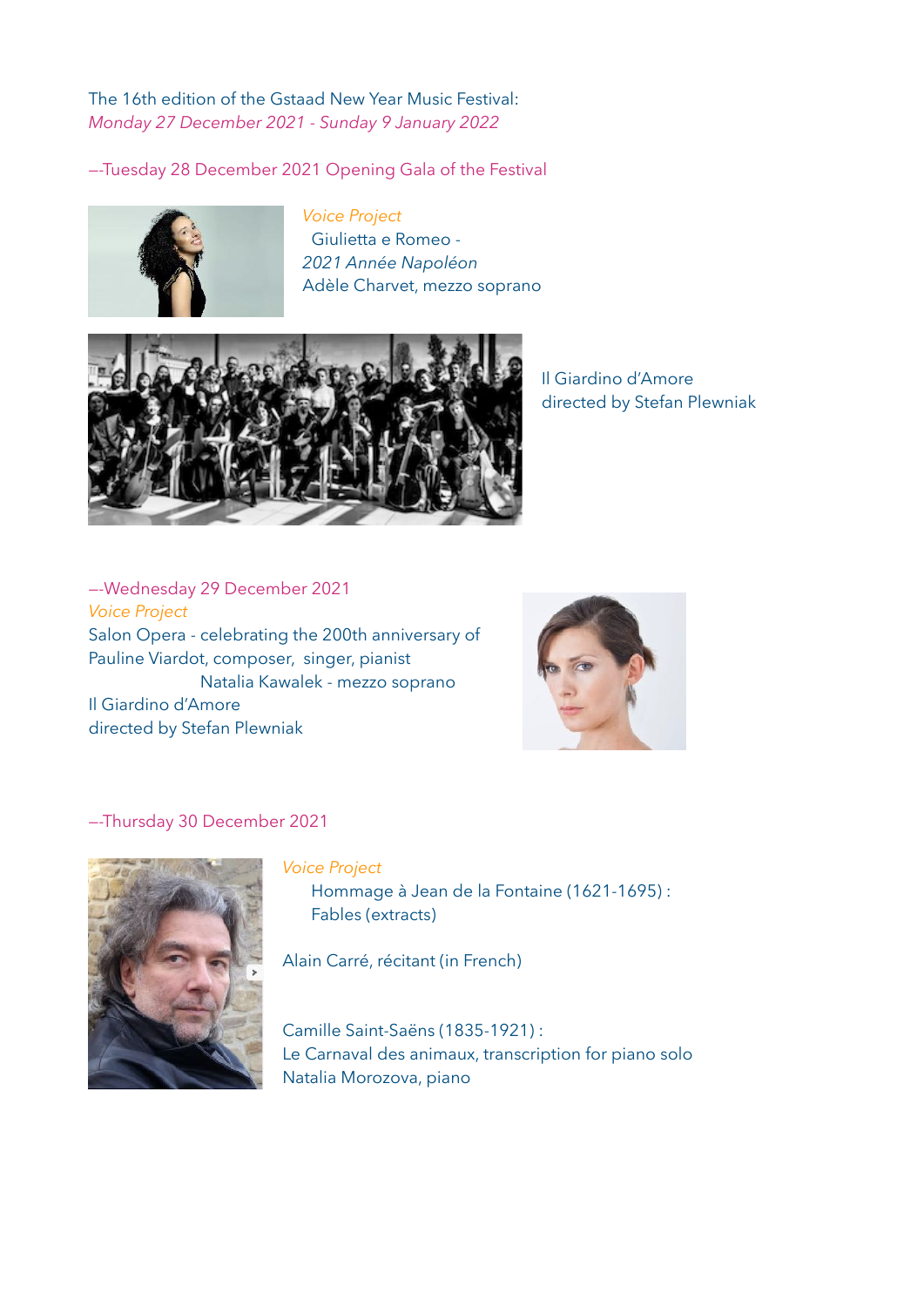

*—-Saturday 1 January 2022*  Traditional New Year's Day Concert *Voice Project* 1821-2021 - Hommage to Pauline Viardot, composer, singer, pianist

Mélody Louledjian, soprano

Giulio Zappa, piano Michèle Larivière, récitante (en francais)

#### —-Sunday 2 January 2022



*Voice Project*  Nadine Sierra, soprano

Natalia Morozova, piano

—-Monday 3 January 2022



*Voice Project*  Marina Rebeka, mezzo soprano

Mathieu Pordoy, piano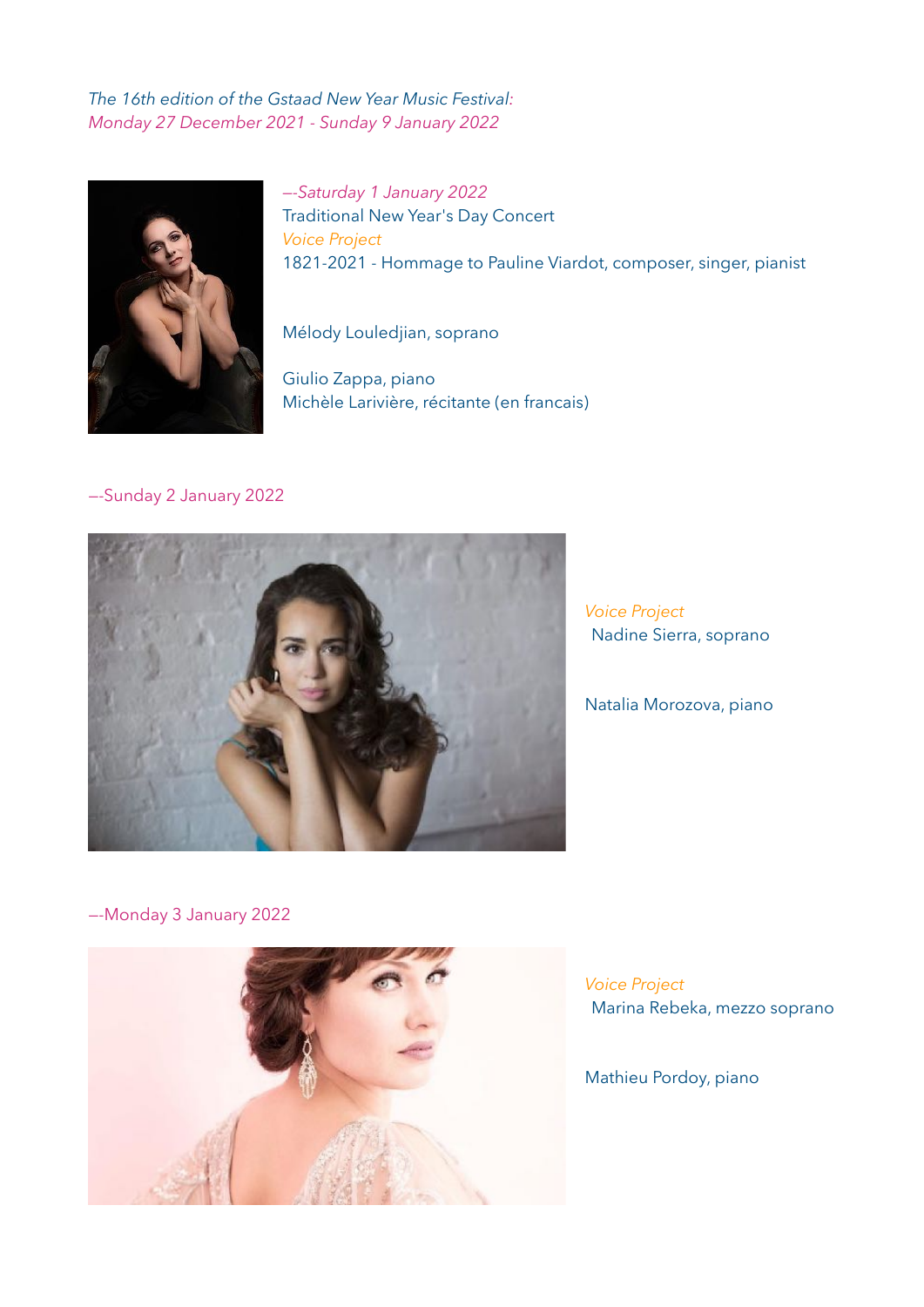—-Tuesday 4 January 2022



Pinchas Zukerman, violin Amanda Forsyth, cello Olga Sitkovetsky, piano

### —-Wednesday 5 January 2022 *New Talents at the 16th Gstaad New Year Music Festival*:



### Parker Ramsay, harp Bach's Goldberg Variations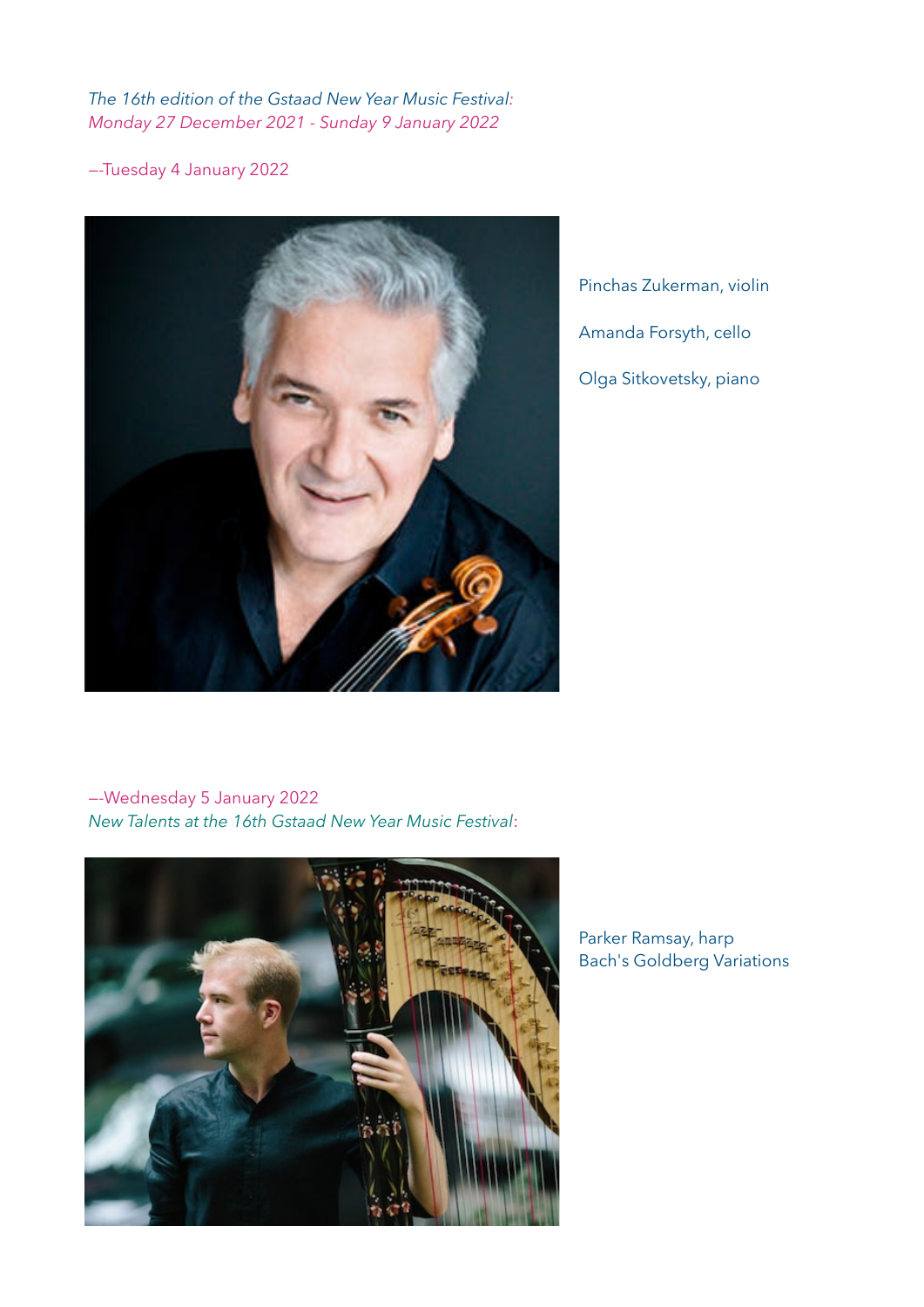—-Thursday 6 January 2022 *New Talents at the 16th Gstaad New Year Music Festival:*



Willard Carter, cello PTBC

—-Friday 7 January 2022

*Voice Project «* Edwin Crossley-Mercer & Festival Castel Artès » present Faustine Egiziano & Cynthia Pelletier, sopranos - Prize winners of the "*Voice Project* - 16th Gstaad New Year Music Festival"



« Hommage to Camille Saint-Saëns' (1835-1921) organ works »

Shayne Doty